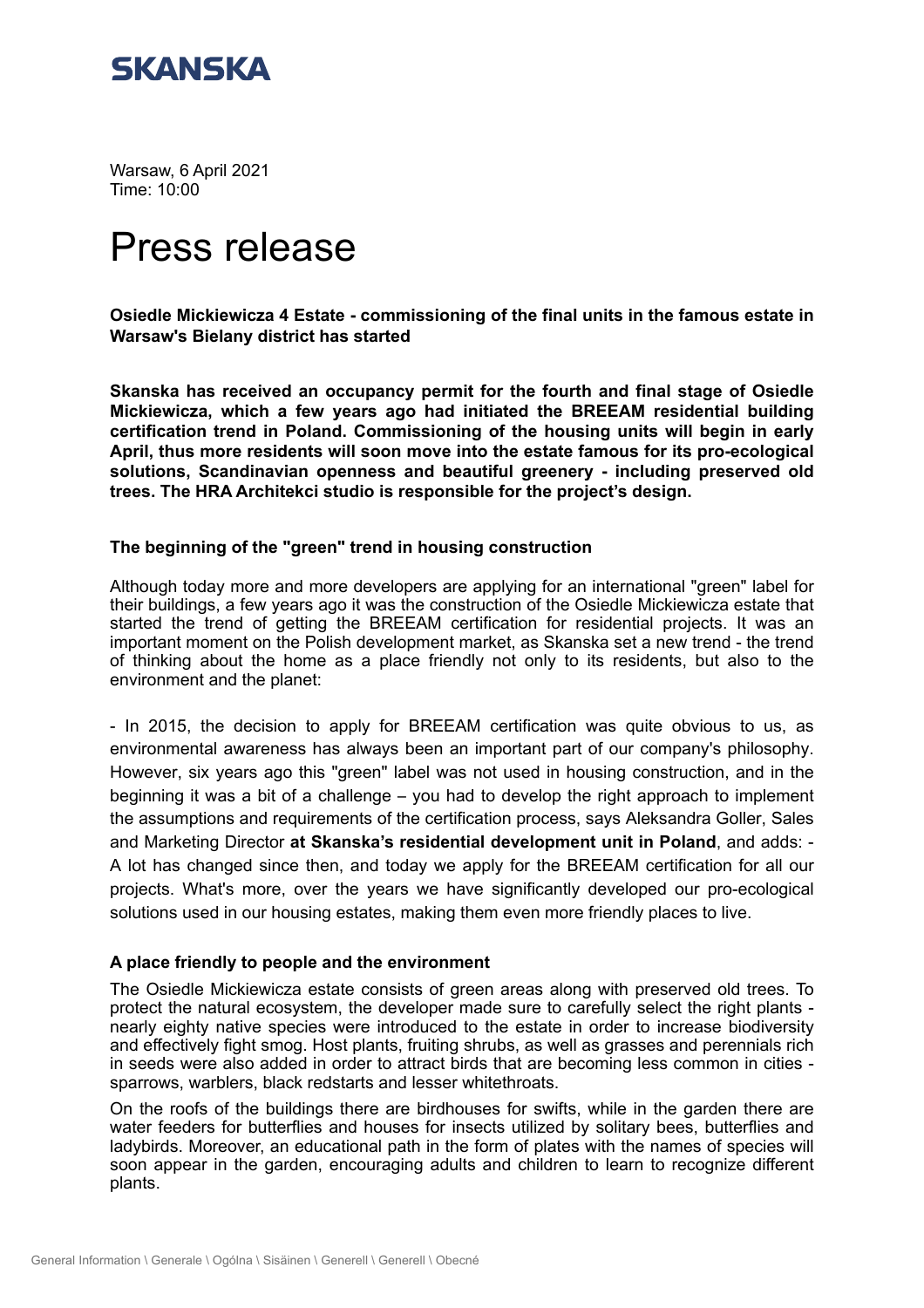## SKANSKA

#### **Housing estate without barriers**

The Osiedle Mickiewicza estate was designed to be a comfortable place to live for everyone, regardless of age and mobility issues. The project received the "Building without barriers" certificate, which means that in selected buildings the developer has introduced a number of solutions to facilitate safe movement for seniors, people with various degrees of movement, sight and hearing disabilities, or parents with young children. For this purpose, there is a minimum number of curbs and steps in the estate, there are also level entry lifts, ramps, and in some apartments intercoms and light switches are located lower - so that a person in a wheelchair can reach them comfortably and safely.

#### **An example of Scandinavian architecture**

The buildings were designed in a Scandinavian style. Although the estate fits in with the peaceful nature of the surroundings, the architects also wanted to emphasize its individual character. A balanced selection of decorative elements, white tones with dark accents, as well as visual simplicity define the key features of the estate. The arrangement of windows, breakthroughs in the facade, loggias and balconies create interesting artistic compositions using traditional elements of natural and modest architectural detail.

#### **A park-like estate**

The idea behind the project was to create a park-like space, away from the hustle and bustle of the city. It was possible thanks to introducing more linear, external buildings surrounding the interior, where residents can walk between point buildings, embedded in greenery.

The casual arrangement of the buildings creates irregular frames of interpenetrating courtyards - unique due to the preservation of many old, tall trees, large areas of greenery and natural, hilly terrain on the investment site. Interestingly, the architecture itself tries to play a supporting role, creating a background for nature.

#### **The Swedish idea of openness**

The Osiedle Mickiewicza estate implements the Swedish idea of "Öppet för livet", which means opening people to the city and city to the people. Monitoring, lighting in common areas and properly planned tall vegetation are an alternative to a high fence.

The place is conducive to community building and facilitates building bonds between residents. The developer created an "Öppen" zone for the residents, located in one of the buildings of the estate. It is a 70-meter open space, conducive to relaxation and building intergenerational relationships. It is the apartment owners who are the rightful owners of this space. They also decided on its functions and the name "Öppen", which they voted for.

#### **Amenities for residents**

On the Osiedle Mickiewicza estate there are water supplies for watering common greenery. The estate features elements of small architecture, including benches, trash cans, and a playground with a child-friendly surface and wooden toys.

The estate also has several bicycle stands, a bike repair station and a bike washing station that uses rainwater. Parking spaces for residents are located both outside and in the underground garage. Outside there are also parking spaces for taxis.